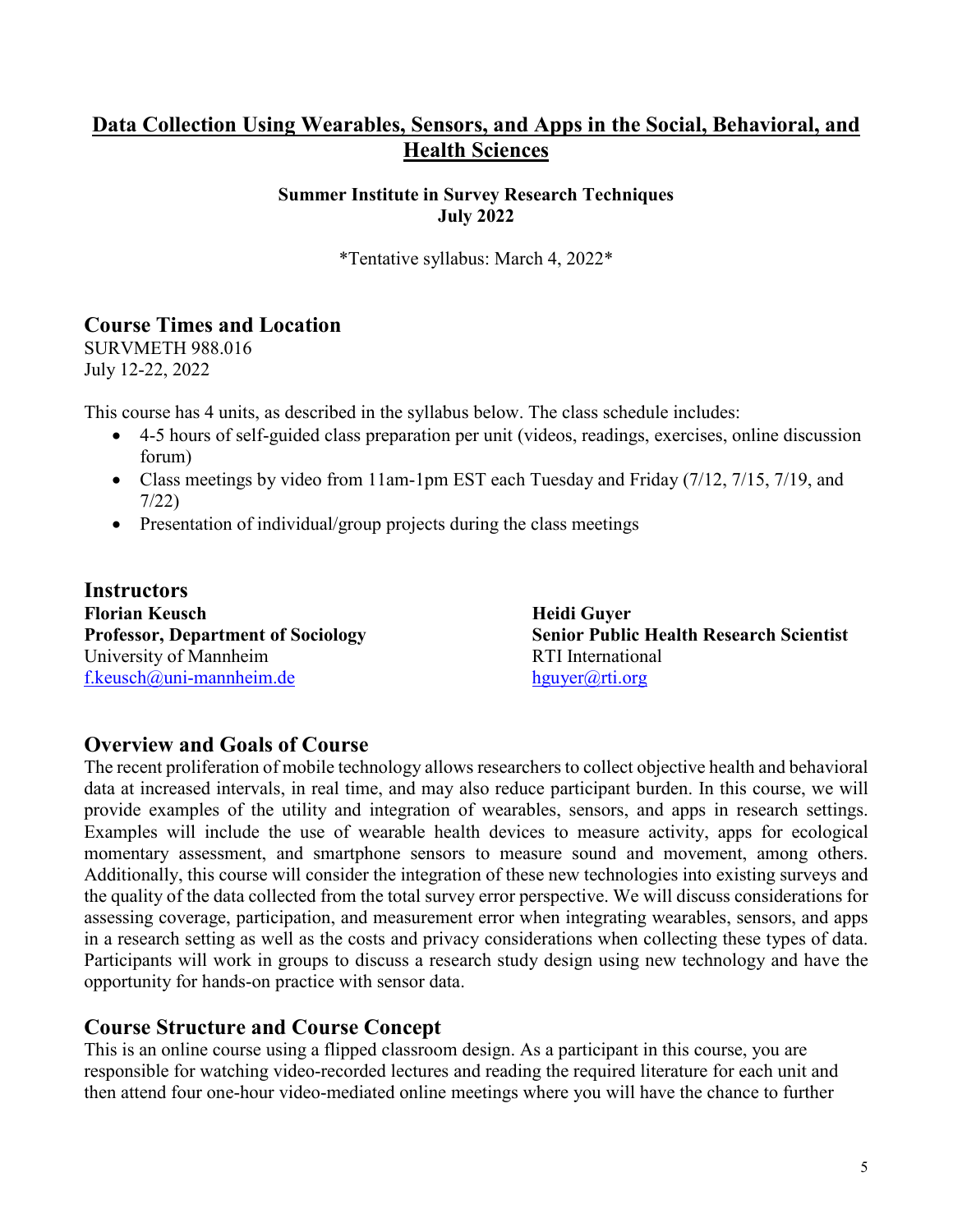discuss the materials from a unit with the instructors and your peers. Although this is an online course where you have more freedom in when you engage with the course materials, you are expected to come prepared to the online video meetings. While the course is spread out across two weeks, the overall workload in this course will be approximately equivalent to a two-day short course.

# **Course Materials**

All course materials will be made available online on the class website at [https://canvas.it.umich.edu/.](https://canvas.it.umich.edu/) Course materials on the website include videos, lecture slides, readings, discussion forums, and other work materials for downloading.

# **Mandatory Online Meetings**

There will be four one-hour video-mediated meetings in this course that will allow you to interact with the instructors and your peers. Meetings will be held online through Zoom. Follow the link to the meeting sessions on the course website. In exceptional cases, if video participation via Internet is not possible, arrangements can be made for participants to dial in and join the meetings via telephone.

In preparation for the online meetings, you are expected to watch the lecture videos and read the assigned literature before the start of the meeting. In addition, all participants are encouraged to post questions about the materials covered in the videos and readings of the unit in the discussion forum before the meetings.

# **Zoom Video Policy**

We will use the Zoom video platform for our meetings (meetings will not be recorded). To facilitate discussions and foster an engaging and safe learning environment, students are encouraged to follow these suggestions when using Zoom in this course:

- Please sign in with your full first and last name. This makes it possible to know who attends and who is speaking.
- In general, please use a computer/laptop to access the meetings. Smartphones are okay but not ideal, given their small screens.
- Stay focused and engaged in class activities. Close any browser tabs and other apps on your device that are not relevant and turn off notifications during the meetings.
- Turn on your video when possible. It is helpful to be able to see each other, just as in an inperson class. If you have limited Internet bandwidth or no webcam, it is ok to not use video. You can use the [Virtual Background](https://support.zoom.us/hc/en-us/articles/210707503-Virtual-Background) function in Zoom if you do not want to share your actual background.
- Please mute your microphone when you are not talking. This helps eliminate background noise.
- Be in a quiet, distraction-free place when possible. Turn off any music, videos, etc. in the background.
- Use the chat window for questions and comments that are relevant to class. The chat window is not a place for socializing or posting comments that distract from the course activities. Private messaging will be disabled.
- Do not take any screenshots without explicit permission by all participants.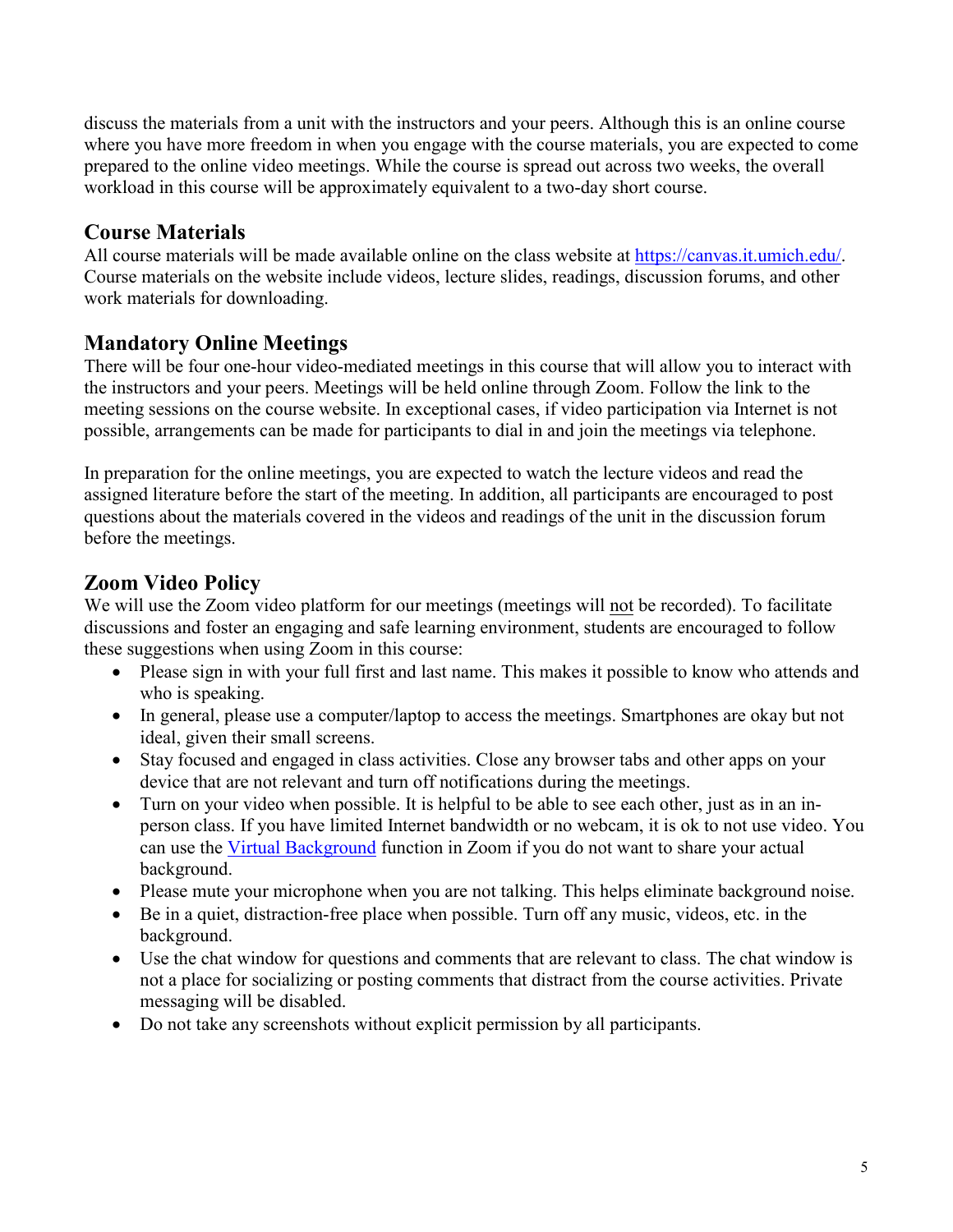### **Evaluation**

By default, this is a non-credit course. If you want to receive credit for participation in the course, you need to contact the instructors before the start of the course. Participants who seek credit will receive a take-home assignment due one week after the end of the course.

### **Accommodations for Students with Disabilities**

If you think you need an accommodation for a disability, please contact Services for Students with Disabilities (SSD) office to help us determine appropriate academic accommodations. SSD (734-763- 3000; [http://ssd.umich.edu\)](about:blank) typically recommends accommodations through a Verified Individualized Services and Accommodations (VISA) form. Any information you provide is private and confidential and will be treated as such.

### **Academic conduct**

Clear definitions of the forms of academic misconduct, including cheating and plagiarism, as well as information about disciplinary sanctions for academic misconduct may be found at the Rackham web site for the University of Michigan

[http://www.rackham.umich.edu/policies/academic\\_and\\_professional\\_integrity/statement\\_on\\_academic\\_](about:blank) [integrity](about:blank)

Knowledge of these rules is your responsibility as a participant and ignorance of them does not excuse misconduct. As a participant, you are expected to be familiar with these guidelines before submitting any written work or taking any exams in this course. Lack of familiarity with these rules in no way constitutes an excuse for acts of misconduct. Charges of plagiarism and other forms of academic misconduct will be dealt with very seriously and may result in oral or written reprimands, a lower or failing grade on the assignment, a lower or failing grade for the course, suspension, and/or, in some cases, expulsion from the university.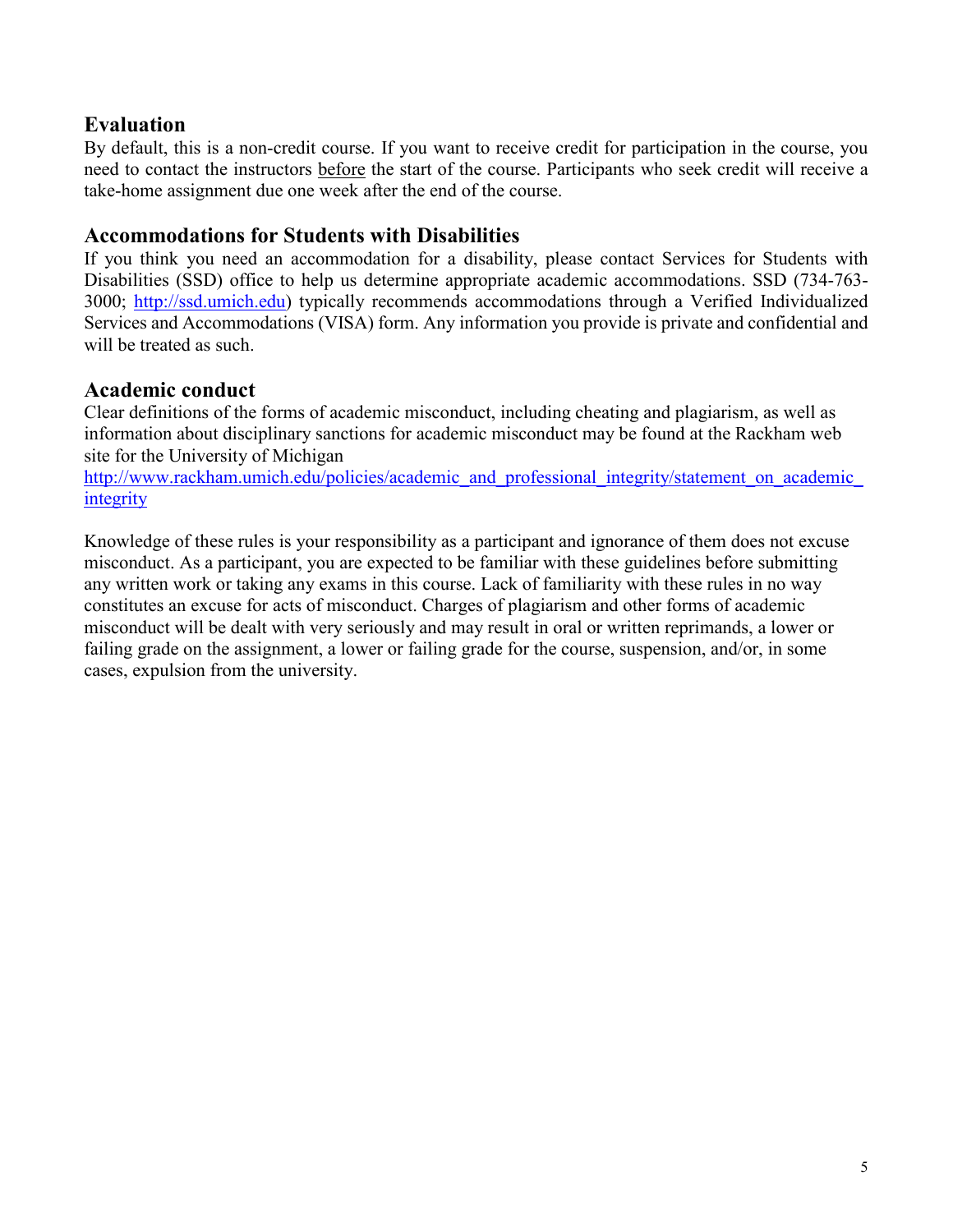# **Course Outline**

### **Unit 1**

### **Videos**

- Introduction; Course overview
- What can we measure with wearables, sensors, & apps
- Technology & possible research questions

### **Recommended readings**

- Doherty, A., Jackson, D., Hammerla, N., Plötz, T., Olivier, P., Granat, M. H., ... & Preece, S. J. (2017). Large scale population assessment of physical activity using wrist worn accelerometers: the UK biobank study. *PloS one*, 12(2), e0169649. <https://doi.org/10.1371/journal.pone.0169649>
- Harari, G. M., Lane, N. D., Wang, R., Crosier, B. S., Campbell, A. T., & Gosling, S. D. (2016). Using smartphones to collect behavioral data in psychological science: Opportunities, practical considerations, and challenges. *Perspectives on Psychological Science*, 11, 838-854. <https://doi.org/10.1177/1745691616650285>
- Keusch, F. & Conrad, F. (2021). Using smartphones to capture and combine self-reports and passively measured behavior in social research. *Journal of Survey Statistics and Methodology*. <https://doi.org/10.1093/jssam/smab035>
- Rezaei, N., Grandner, M.A. (2021). Changes in sleep duration, timing, and variability during the COVID-19 pandemic: Large-scale Fitbit data from 6 major US cities. *Sleep Health*. https://doi.org/10.1016/j.sleh.2021.02.008.

# **Exercises**

- Briefly introduce yourself to the class. What are your background and current affiliation? What research do you do? What experience do you have with sensors and apps, both for your own personal use and for research, if any?
- Develop a research question that can be answered using sensor data. Describe the target population and the type of data that would be used and any additional information you may need to collect to answer your research question.

# **Online Meeting**

• Tue, July 12, 11am-1pm EST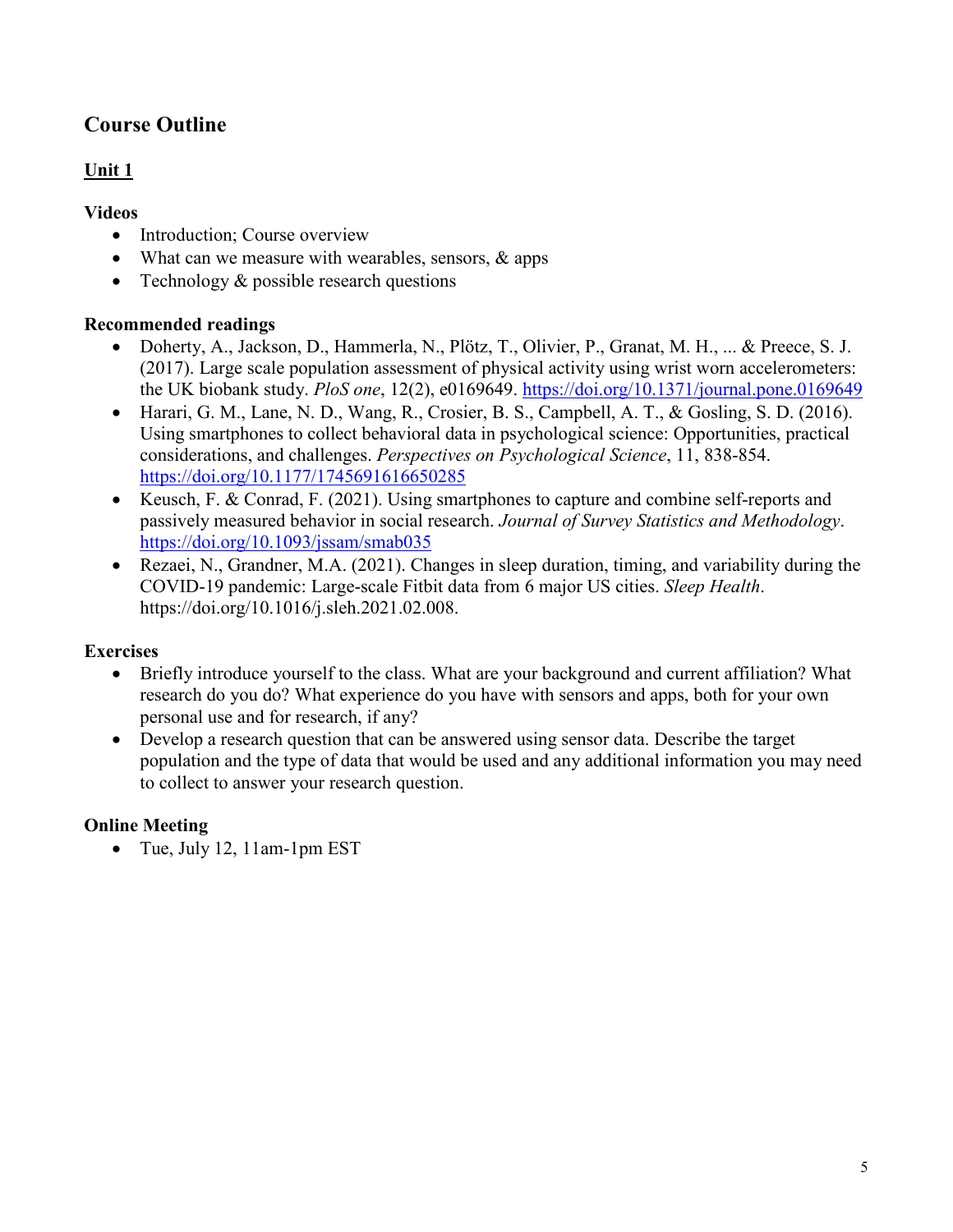### **Unit 2**

#### **Videos**

- Study design considerations from the TSE perspective
- Practical implementation & operational considerations

#### **Recommended readings**

- Fingerman, K. L., Huo, M., Charles, S. T., & Umberson, D. J. (2020). Variety Is the Spice of Late Life: Social Integration and Daily Activity. *The Journals of Gerontology: Series B*, 75, 377- 388.<https://doi.org/10.1093/geronb/gbz007>
- Kreuter, F., Haas, G. C., Keusch, F., Bähr, S., & Trappmann, M. (2020). Collecting survey and smartphone sensor data with an app: Opportunities and challenges around privacy and informed consent. *Social Science Computer Review*, 38, 533-549. [https://doi.org/10.1177/0894439318816389.](https://doi.org/10.1177/0894439318816389)

#### **Exercise**

Using your initial research question, develop an operational plan for carrying out your research project. Describe your study population and methods. Consider potential sources of error.

#### **Online Meeting**

• Fri, July 15, 11am-1pm EST

### **Unit 3**

#### **Videos**

- Data from wearables, apps & sensors
- Errors when collecting, processing, and interpreting sensor data

#### **Recommended readings**

- Bähr, S., Haas, G.-C., Keusch, F., Kreuter, F., & Trappmann, M. (2020). Missing data and other measurement quality issues in mobile geolocation sensor data. *Social Science Computer Review*. <https://doi.org/10.1177/0894439320944118>
- Kapteyn, A., Banks, J., Hamer, M., Smith, J.P., Steptoe, A., van Soest, A., Koster, A., & Htay Wah, S. (2018). What they say and what they do: comparing physical activity across the USA, England and the Netherlands. *Journal of Epidemiology and Community Health*, 72, 471-476. <http://dx.doi.org/10.1136/>

#### **Exercise**

• Using your initial research question, develop an operational plan for carrying out your research project. Describe your study population and methods. Consider potential sources of error. (We will continue with short presentations of those who we did not get to in our second meeting.)

#### **Online Meeting**

• Tue, July 19, 11am-1pm EST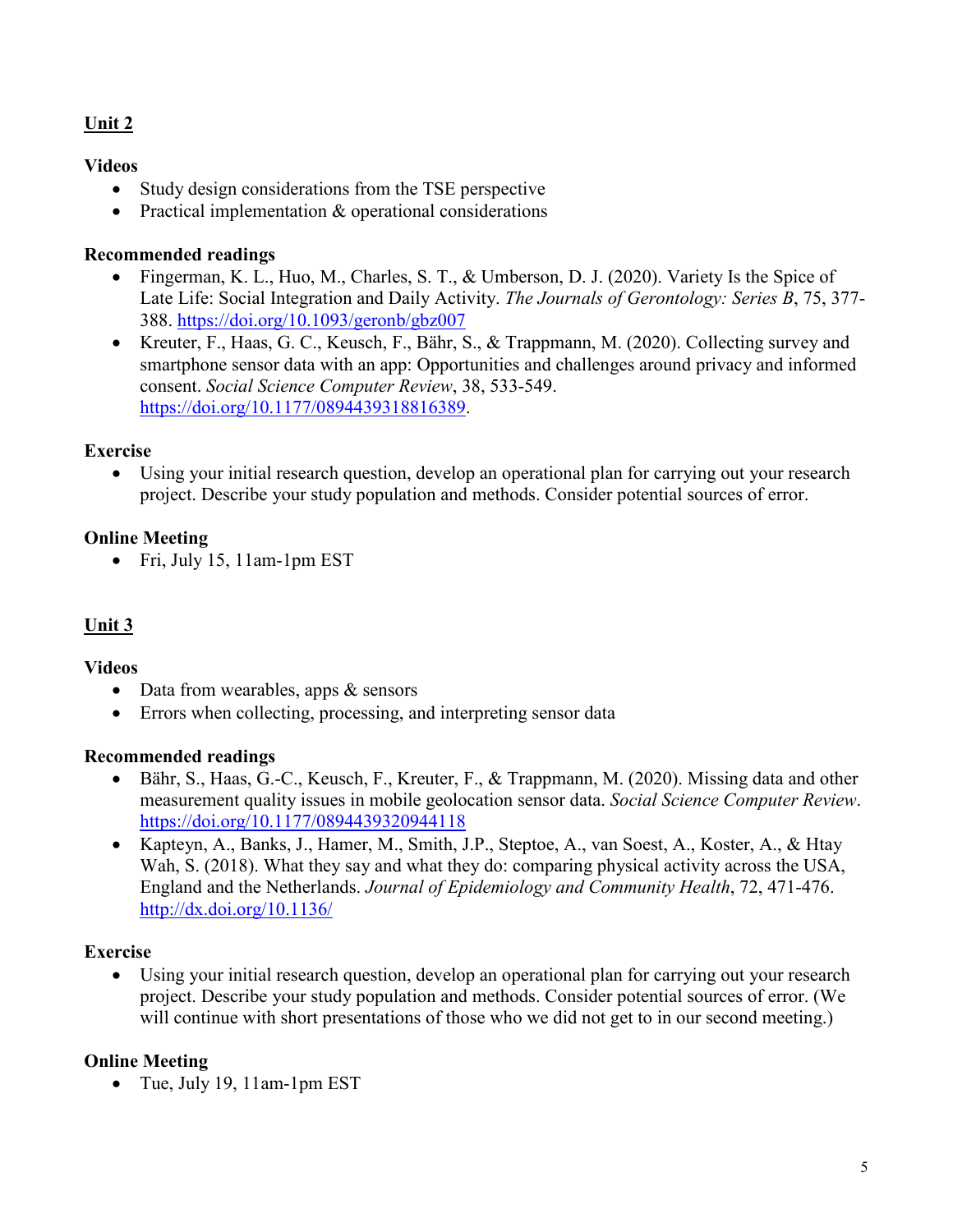### **Unit 4**

#### **Videos**

- Intro to working with data from wearables, apps, & sensors
- Additional resources

#### **Recommended readings (review websites, types of WAS data available, and user documentation)**

- [All of Us Research Hub \(researchallofus.org\)](https://www.researchallofus.org/)
- [NHANES 2013-2014 Examination Data \(cdc.gov\)](https://wwwn.cdc.gov/Nchs/Nhanes/Search/DataPage.aspx?Component=Examination&CycleBeginYear=2013) (Physical Activity Monitor)
- NNYFS [NHANES National Youth Fitness Survey \(cdc.gov\)](https://www.cdc.gov/nchs/nnyfs/index.htm)

#### **Exercise**

- Explore some of the data from wearables, apps, and sensors
- Prepare one graph of an interesting finding from your exploratory data analysis for the video meeting.
- Using your initial research question, develop an operational plan for carrying out your research project. Describe your study population and methods. Consider potential sources of error. (Continue from previous sessions, if needed.)

### **Online Meeting**

• Fri, July 22, 11am-1pm EST